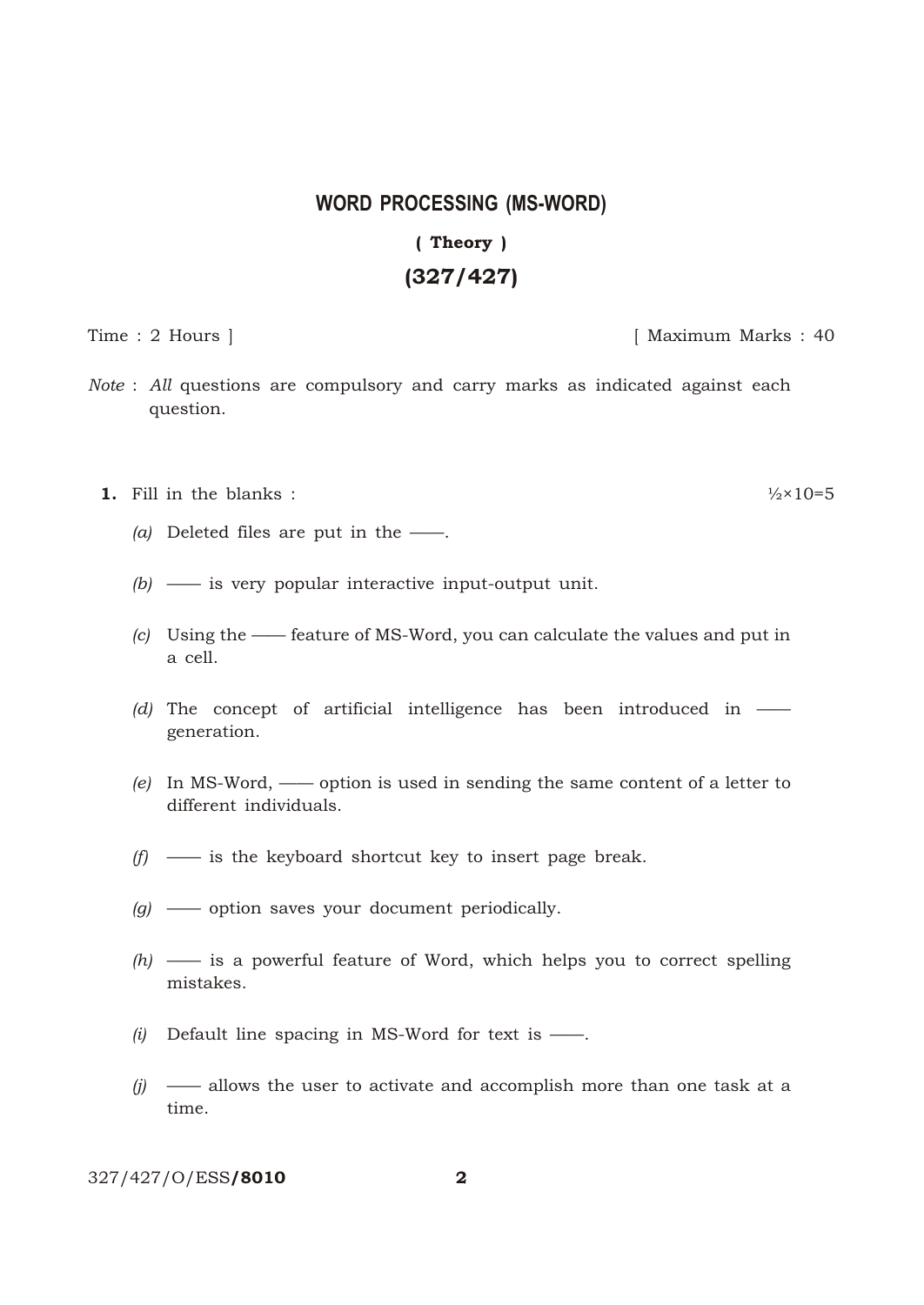2. Select the right answer and write *(i)*, *(ii)*, *(iii)* or *(iv)* in the answer-book :

 $\frac{1}{2} \times 5 = 2\frac{1}{2}$ 

- *(a)* —— is the resultant document of the mail merge operations.
	- *(i)* Main document
	- *(ii)* Data source
	- *(iii)* Form letter
	- *(iv)* None of the above
- *(b)* ENIAC is an example of
	- *(i)* first-generation computers
	- *(ii)* second-generation computers
	- *(iii)* third-generation computers
	- *(iv)* fourth-generation computers
- *(c)* When you save a document for the first time, you have to click at
	- *(i)* Save
	- *(ii)* Save as
	- *(iii)* Rename
	- *(iv)* Close
- *(d)* To select entire document, press
	- *(i)* Page Up
	- *(ii)* Page Down
	- *(iii)* Ctrl+A
	- *(iv)* Ctrl+S
- *(e)* Printer is an example of
	- *(i)* input device
	- *(ii)* output device
	- *(iii)* storage device
	- *(iv)* Both *(i)* and *(ii)*

## 327/427/O/ESS**/8010 3** [ P.T.O.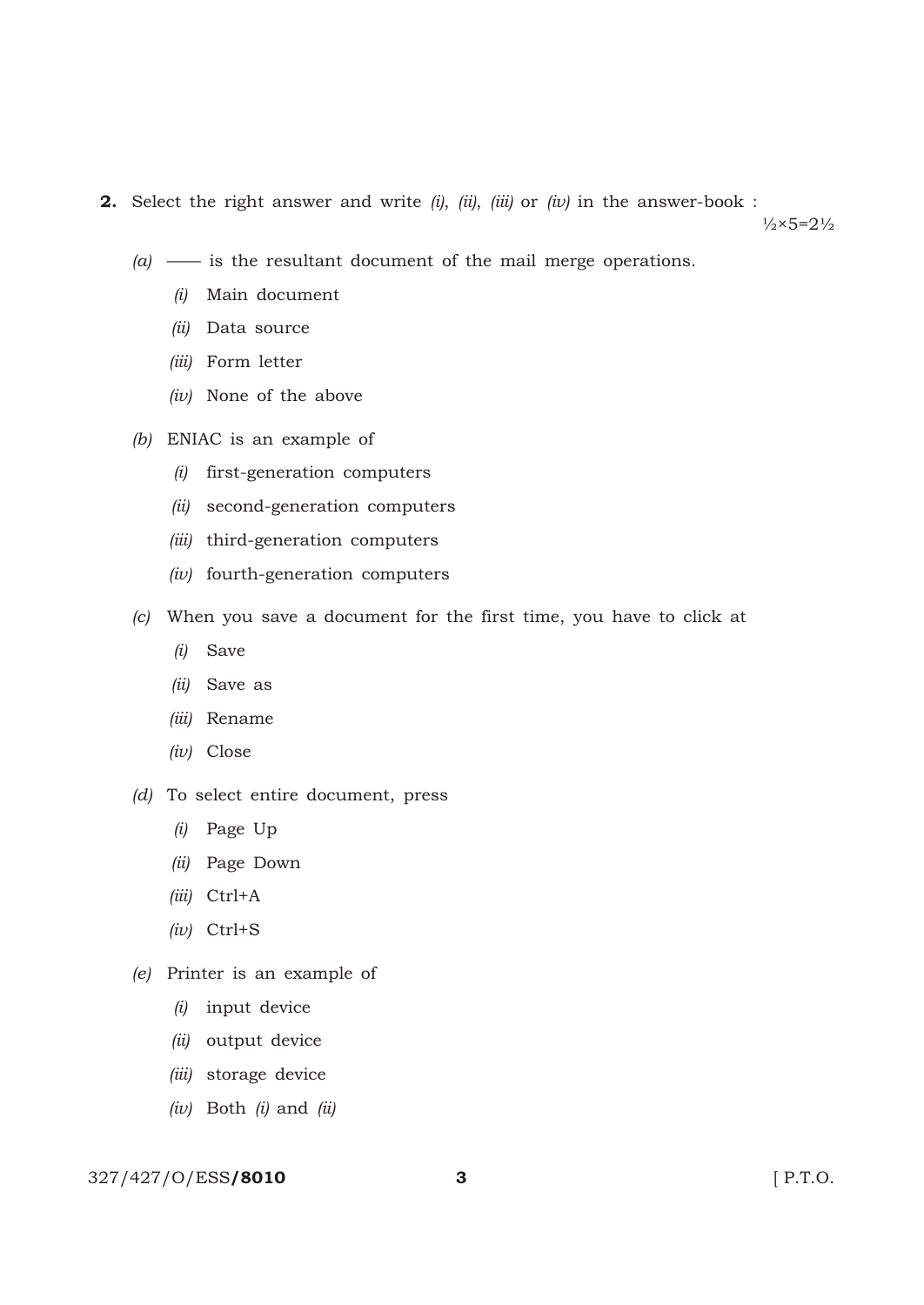- **3.** Match the following :  $1 \times 5=5$ 
	- *(a)* Mail Merge *(i)* To make the duplicate of the file with other name
	- *(b)* Save As *(ii)* Ctrl+Z
	- *(c)* Monitor *(iii)* Helps in sending the same letter to different persons
	- *(d)* Print Preview *(iv)* File menu
	- *(e)* Undo *(v)* Output device
- **4.** State whether the following statements are True (T) or False (F) :  $\frac{1}{2} \times 15 = 7\frac{1}{2}$ 
	- *(a)* The first step in the mail merge is to create the data source.
	- *(b)* To select a sentence double-click the mouse on the particular word.
	- *(c)* Windows 95 is an application software.
	- *(d)* Windows 95 does not support MS-DOS-based application.
	- *(e)* Using the View option you can switch over from normal mode to outline mode.
	- *(f)* The data file table contains a column for each category of information or data field in the data file.
	- *(g)* The intersection of column and row is called a table.
	- *(h)* Merge and Query are two options available in merge dialog box.
	- *(i)* You can directly print the form letters without previewing them.
	- *(j)* Floppy disk is an example of secondary storage.
	- *(k)* Windows 95 supports file name of 255 characters including spaces in between.
	- *(l)* The scroll bar helps you to scroll the content or body of a document.
	- *(m)* Ctrl+U is used to center align the selected text.
	- *(n)* You can align text and numbers at a tab stop—left, right, centre or justified.
	- *(o)* Mailing labels can also be created using Mail Merge option.

327/427/O/ESS/8010 4